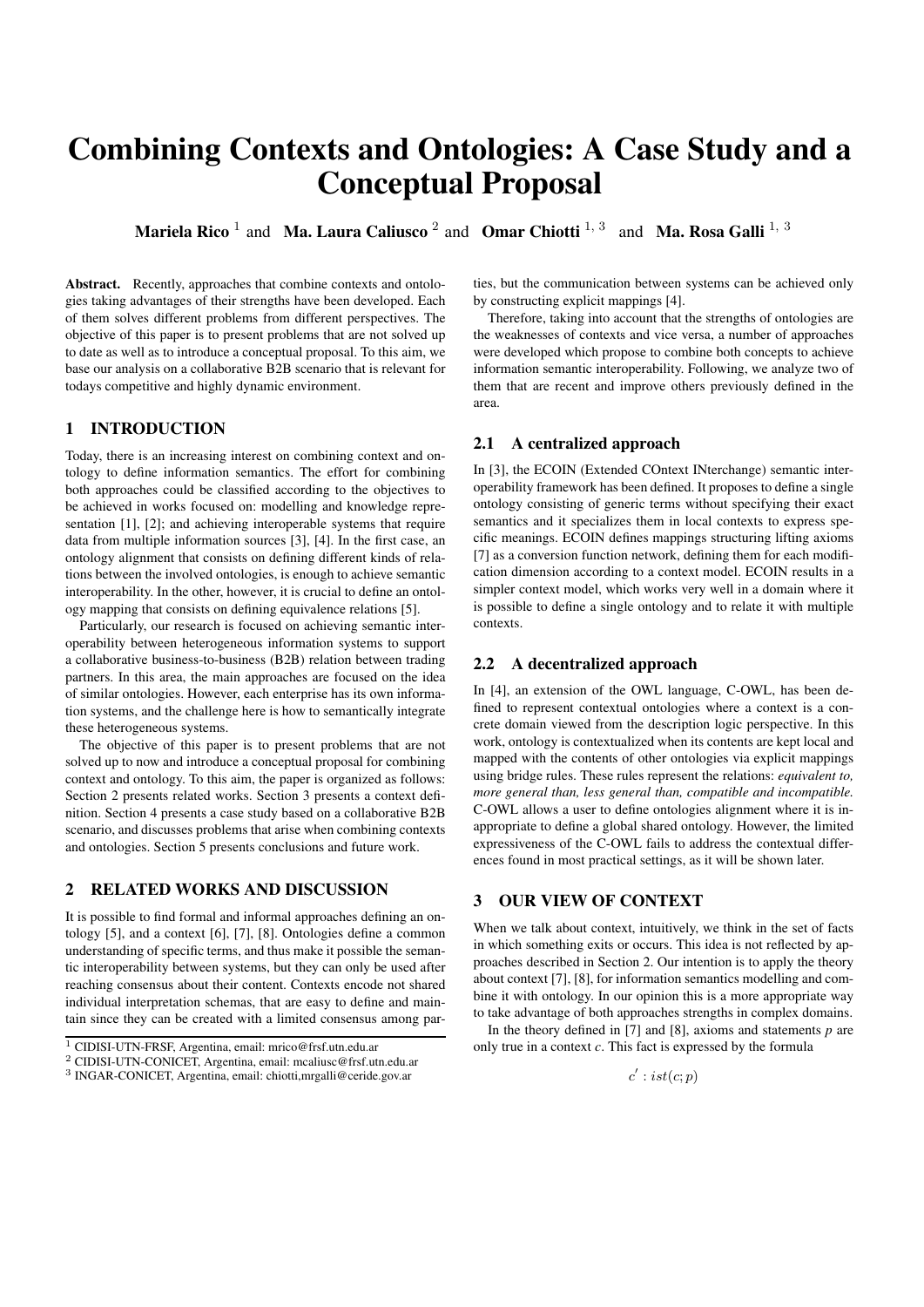The context  $c$  is formalized as a first class object. Formulas  $ist(c, p)$ are always considered as themselves asserted within a context, *c'*. Although this formulas define a infinite regress, to manipulate context we have to define a limit.

In information semantics modelling area we could state that a context is a set of facts in which a concept interpretation is true.

 $c = \{a \text{ set of } facts\}$  and  $p = concept \text{ interpretation}$ 

*c* and *p* could be an ontology or an ontology element.

Defining contexts as a set of facts instead of a label allows us to manipulate them in a flexible way as will be shown next.

About contexts relations, there are two proposed ways: lifting axioms and bridge rules [12]. The main difference between them is that lifting axioms are stated in an external context, which must be expressive enough to represent facts of all involved contexts, whereas bridge rules allow stating relations between contexts without the need of an external one. In Section 4.3, advantages of having an external context are analyzed. So, a relation *R* between context will be

$$
c': (ist(c_1; p_1) \xrightarrow{R} ist(c_2; p_2))
$$

# 4 A CASE STUDY

Nowadays, enterprises work together with their trading partners to improve supply chain (SC) management. Then, there is a semantic heterogeneity that could be solved by using ontologies, but it is not enough. Two concepts can be differently related to each other in different contexts, as different enterprises. In a collaborative relation, it is primordial that each enterprise preserves its identity, particularly the semantic identity. So, it is necessary to make the context explicit.

From a business point of view, to allow a decentralized management, the *PartnertoPartner Collaborative Model* has been defined in [10], which proposes a peer-to-peer collaboration between trading partners. In this model, decisions are independently made with the aim of preserving the privacy and autonomy of each enterprise. Let us define an example where a brewery has collaborative relations with two of its clients: a retailer and a warehouse; each relation constitutes a different context,  $C_{RBR}$  and  $C_{RBW}$  respectively.

The management of each collaborative relation implies coordinating: private processes (PP) that are executed by each enterprise; and collaborative processes (CP) that are jointly executed by trading partners. CP are defined as abstract ones; and in order to implement it each trading partner has to define a business interface process (IP). This IP is responsible for the invocation and execution of those PP required for carrying it out. To allow the CP execution, Electronic Business Documents (EBDs) are exchanged between trading partners. EBDs are standardized data structures that replace traditional business documents [11].

When the IP receives an EBD, it has to translate it information to the PP according to the semantic of corresponding enterprise sector. Then, to send an EBD, the IP populates it with data of corresponding enterprise sector according to the CP semantics. So, to make interoperable systems, the IP has to solve a number of conflictive situations at semantic level considering that it is necessary to define equivalence relations between concepts. Next, some of them are analyzed from the theories defined in the previous sections considering the relation between the brewery and a retailer.

# 4.1 Multiple ontologies and multiple domains

In a collaborative relation, each EBD is described by an ontology [11] that is not a global or general one, but only an ontology that describes the EBD information semantics, which was agreed by both partners. The EBDs will be processed by partners' private processes that may involve different enterprise sectors. Even two sectors within the same enterprise for apparently similar applications have different views, resulting in similar but still not the same ontology. Then, it is clear that each enterprise has its own ontologies to describe the semantics of its systems and internal areas.

Figure 1.b shows a part of an ontology ( $O_{EBD}$ ) shared by both trading partners that describes the semantics of EBD interchanged to agree on a replenishment plan. Even if both supplier and client could have multiple ontologies to describe their information semantics, in this paper and for simplicity purposes, we focus on one ontology for each enterprise,  $O<sub>S</sub>$  and  $O<sub>C</sub>$  respectively, Figure 1.a and 1.c.

Although the centralized integration proposal (Section 2.1) introduces a simpler ontological model, it is difficult and sometimes even impossible to implement this proposal in a collaborative B2B relation. That is because each enterprise in a SC has its own interests; and its information systems and data structures have been designed to achieve those interests. So, when these enterprises decide to join themselves in a collaborative process, they do it with a common interest but keeping their individuality and privacy. As regards context, the ECOIN definition is not applicable either, since a context is more than just possible instance values in a collaborative B2B scenario.

The decentralized proposal (Section 2.2), seems to be more appropriate to model this scenario, since it handles different ontologies. However, the manipulation of contexts lacks of needed expressively to represent that within the context  $\boldsymbol{C}_{RBR}$  exists subcontexts such as Supplier,  $C_S$ ; Collaborative Process,  $C_{CP}$ ; and Client,  $C_C$ . This fact can be modelled with the theory of context described in Section 3 as:

> $C_{RBR}$  :  $ist(C_S, p_S)$  $C_{RBR}$  :  $ist(C_{CP}, p_{EBD})$  $C_{RBR}$  :  $ist(C_C, p_C)$

where  $p_S, p_{EBD}$ , and  $p_C$  are truth propositions in their contexts.

# 4.2 Contexts within an ontology

Considering the *Type* term of the  $O_{EBD}$  ontology (Figure 1.b), it is associated to the *Packaging* and *Product* terms. Even though *Type* has the same semantics, since it describes the class or nature of the concepts it is associated to, the possible values it may take are different. In the case of *Packaging*, *Type* can be *Can* or *Bottle*. But, for *Product*, *Type* can be *Local* or *NKH*. This presents an ambiguity problem that could be solved by replacing the term *Type* by *PackagingType* and *ProductType*. In this way, however, terms are unnecessarily added to the ontology, and this practice could lead to a size increase [8]. In our opinion, a better solution is to consider *Product* and *Packaging* as different contexts inside of which the term *Type* is interpreted,



Figure 1. (a) Portion of one of the  $O<sub>S</sub>$  ontology. (b) Portion of the  $O<sub>EBD</sub>$ ontology. (c) Portion of one of the  $O<sub>C</sub>$  ontology